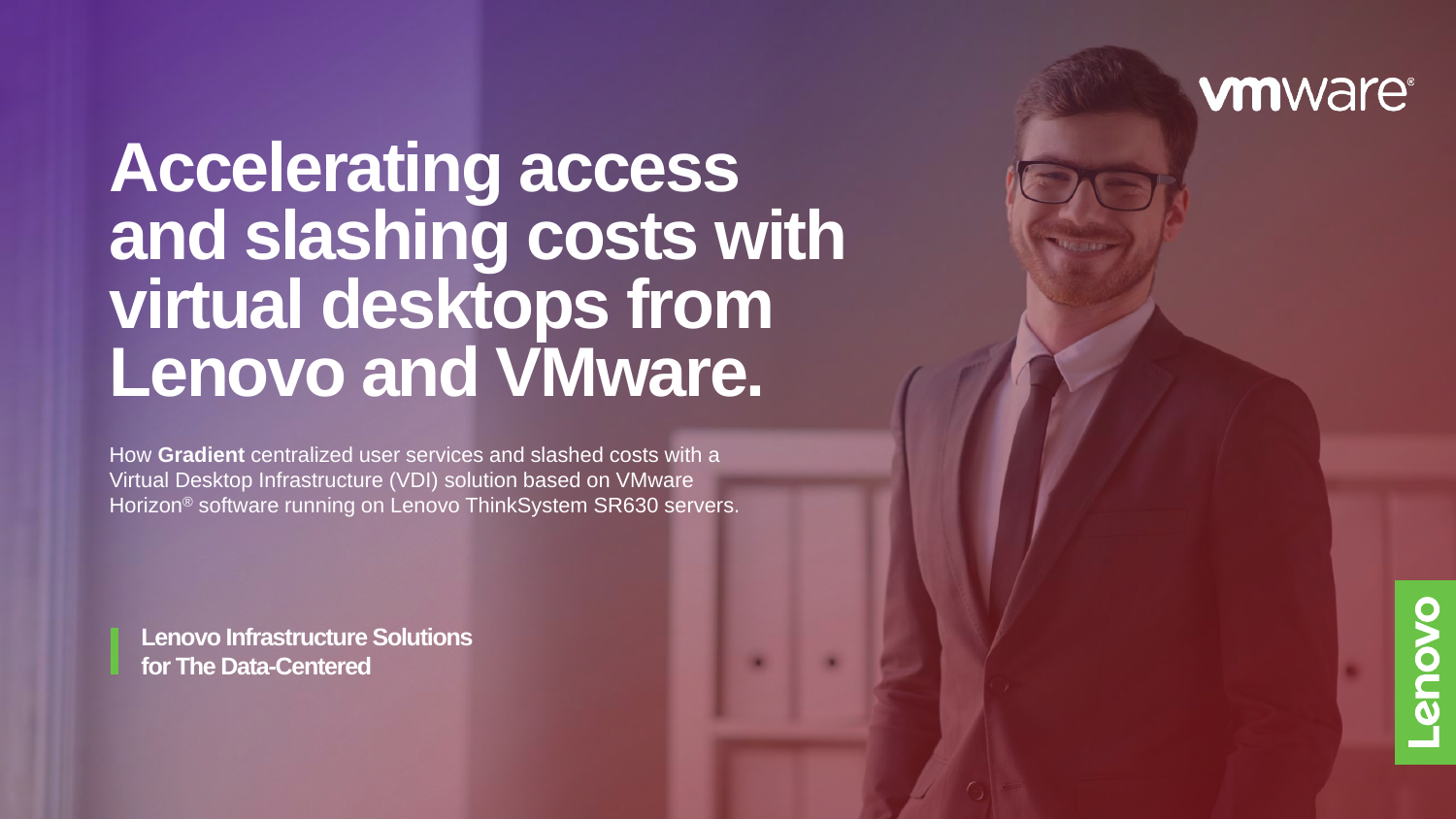## **Background**

**1** Gradient is a major Russian fast-moving consumer goods (FMCG) distribution company with more than 28,000 customers. As the official distributor for over 100 Russian and foreign manufacturers, Gradient's product range includes more than 20,000 products across cosmetics, perfumes, household chemicals, home, and personal care products. Gradient operates from regional hubs throughout Russia and has a network of offices and partners in major cities such as Moscow, Yekaterinburg, Novosibirsk, Perm, Rostovon-Don, Samara, Tyumen, Ufa, and Chelyabinsk.

Managing IT infrastructure and services across this geographically distributed organization was challenging and costly. Local IT professionals were required to maintain servers and set up PCs in regional offices, and remote users often struggled with access to key applications and network drives. As Gradient continued to grow, it wanted to reduce the high costs associated with maintaining hundreds of PCs across multiple sites, and to ensure reliable services for users.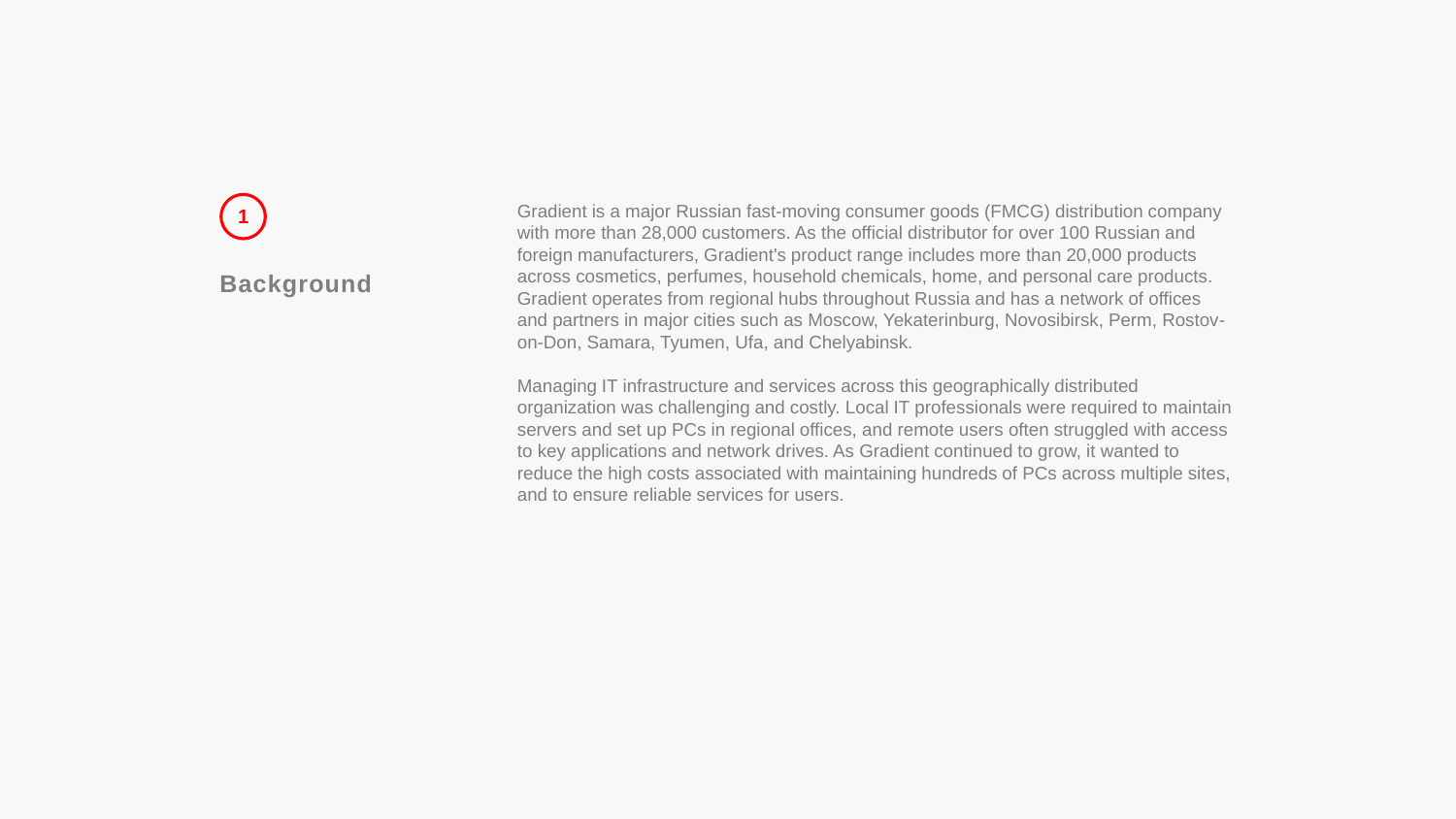# **Challenge**

**2** Desktop virtualization replaces conventional PCs with lightweight machines that connect to a central system running each individual's desktop environment and all their applications. By centralizing all users' computing environments in this way, companies can significantly reduce IT cost and complexity, enhance the reliability of services, accelerate the deployment of updates and new applications, and simplify remote access.

Recognizing that desktop virtualization could solve its immediate issues, as well as making geographic expansion faster and easier in the future, Gradient identified VMware as its preferred provider of virtualization technology. The company then looked for a vendor that could provide reliable certified servers on which to run VMware Horizon® for approximately 600 users.

> "VDI allows us to get rid of servers from regional offices. Now a regional office is just a set of PCs connected to our main data center, so we no longer need specialist IT staff in those locations, which means significant payroll savings."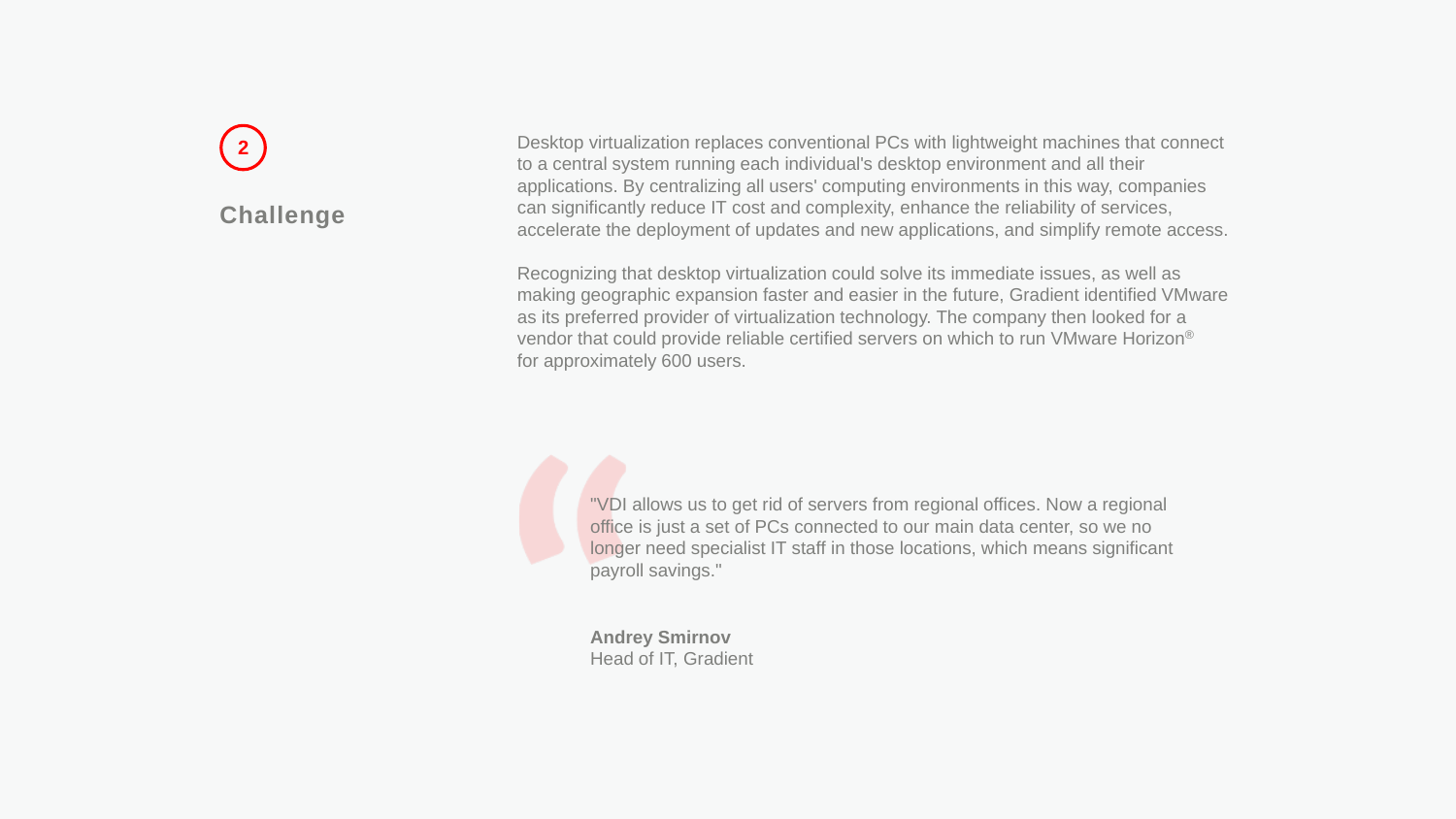#### **Why Lenovo? Outstanding performance.**

Having successfully completed a trial deployment of VMware Horizon on existing servers for 100 users, Gradient selected Lenovo ThinkSystem SR630 servers as its strategic platform for VDI. The servers run VMware vSAN™ hyperconverged infrastructure, which combines compute and storage virtualization on a single platform with centralized management through VMware vCenter Server™. The new servers joined the existing ones in a high-availability cluster serving 200 users. Over the coming two years, the older hardware will be replaced by ThinkSystem SR630 servers as the VDI solution is rolled out to all 600 users.

"I really liked the new Lenovo ThinkSystem SR630 server with NVMe SSDs," says Andrey Smirnov, Head of IT at Gradient. "The I/O performance in benchmarks exceeded 1,000,000 IOPS, and we plan to purchase 12 of these systems in the coming years."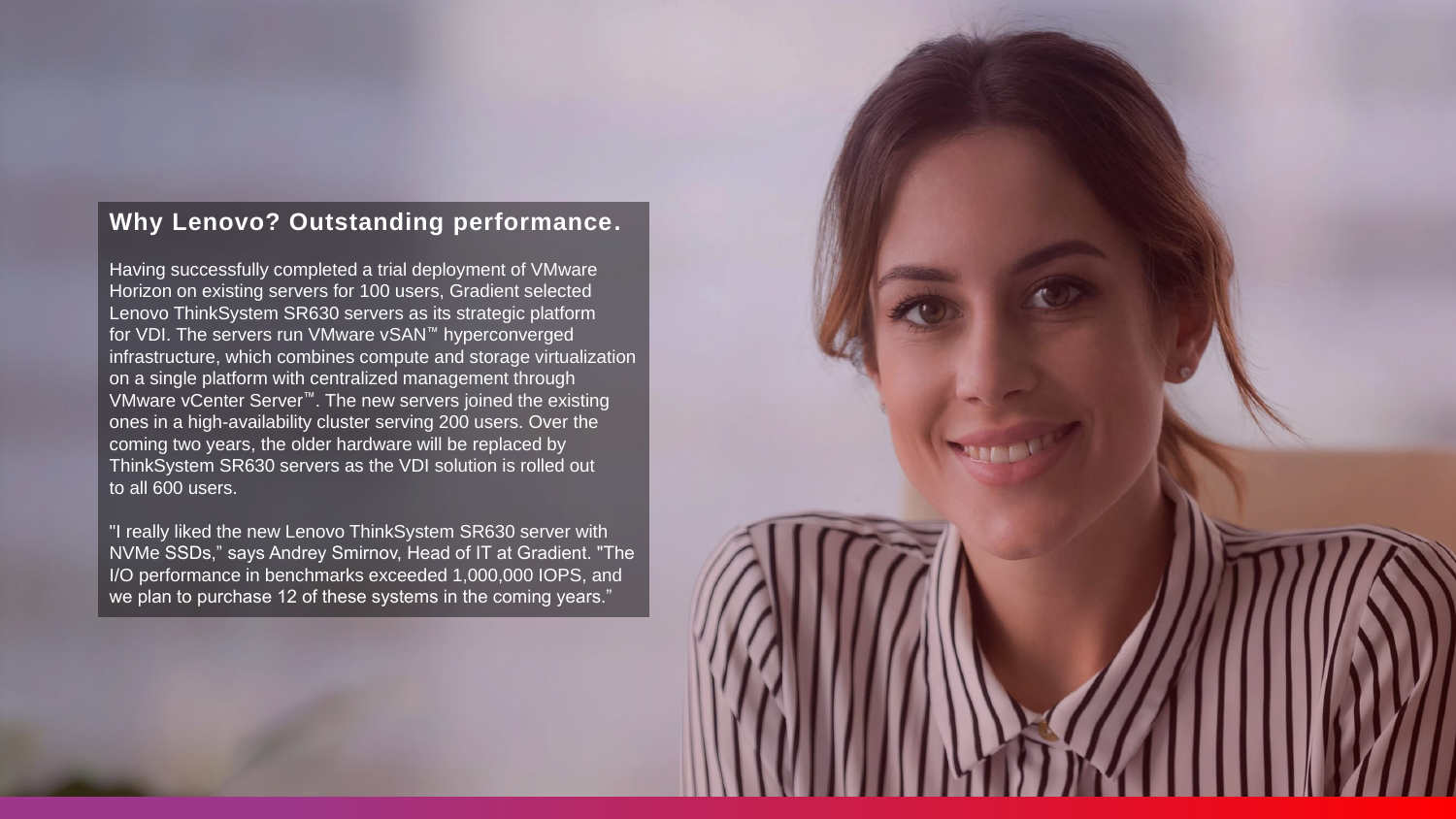"With Lenovo ThinkSystem SR630 running VMware Horizon, everything is centralized. The entire company's data, regardless of geography, is located in the data center."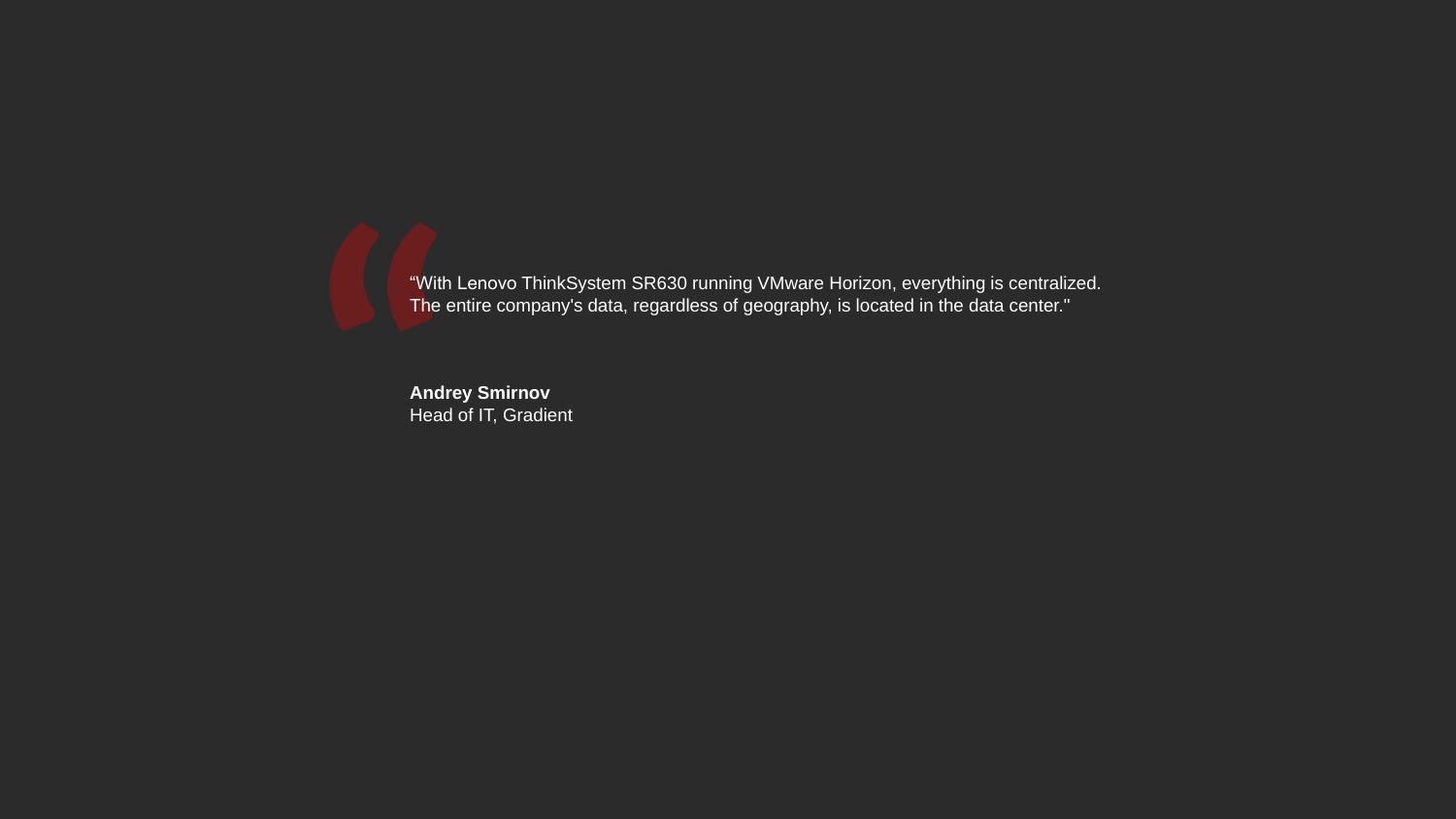#### **Desktop virtualization with Lenovo and VMware.**

Gradient worked with AMETAPRO, a leading systems integrator in Russia, to select and deploy the integrated Lenovo and VMware hyperconverged technologies for its VDI project. As a certified integrated solution, or VMware vSAN ReadyNode™, the ThinkSystem SR630 is delivered fully assembled and tested with VMware Horizon, VMware vSphere® and VMware vSAN, and its onboard SSD storage eliminates the need for a separate storage array, saving money while accelerating storage operations. A single control panel enables central IT staff to deploy and manage compute and storage resources for staff in remote locations—rapidly and cost-effectively.

Using the instant clone feature of VMware Horizon, the solution loads an existing virtual machine into memory whenever a user logs on—which enables extremely rapid start-up. "Instant clones allow the system to quickly boot a hundred or more virtual machines on the server, for example, when booting the system at the beginning of the working day," says Smirnov.

"Virtual images of workstations allow us to start a project with minimal investment, even using the already available hardware. When deploying the VDI infrastructure, clones help us keep the entry cost low."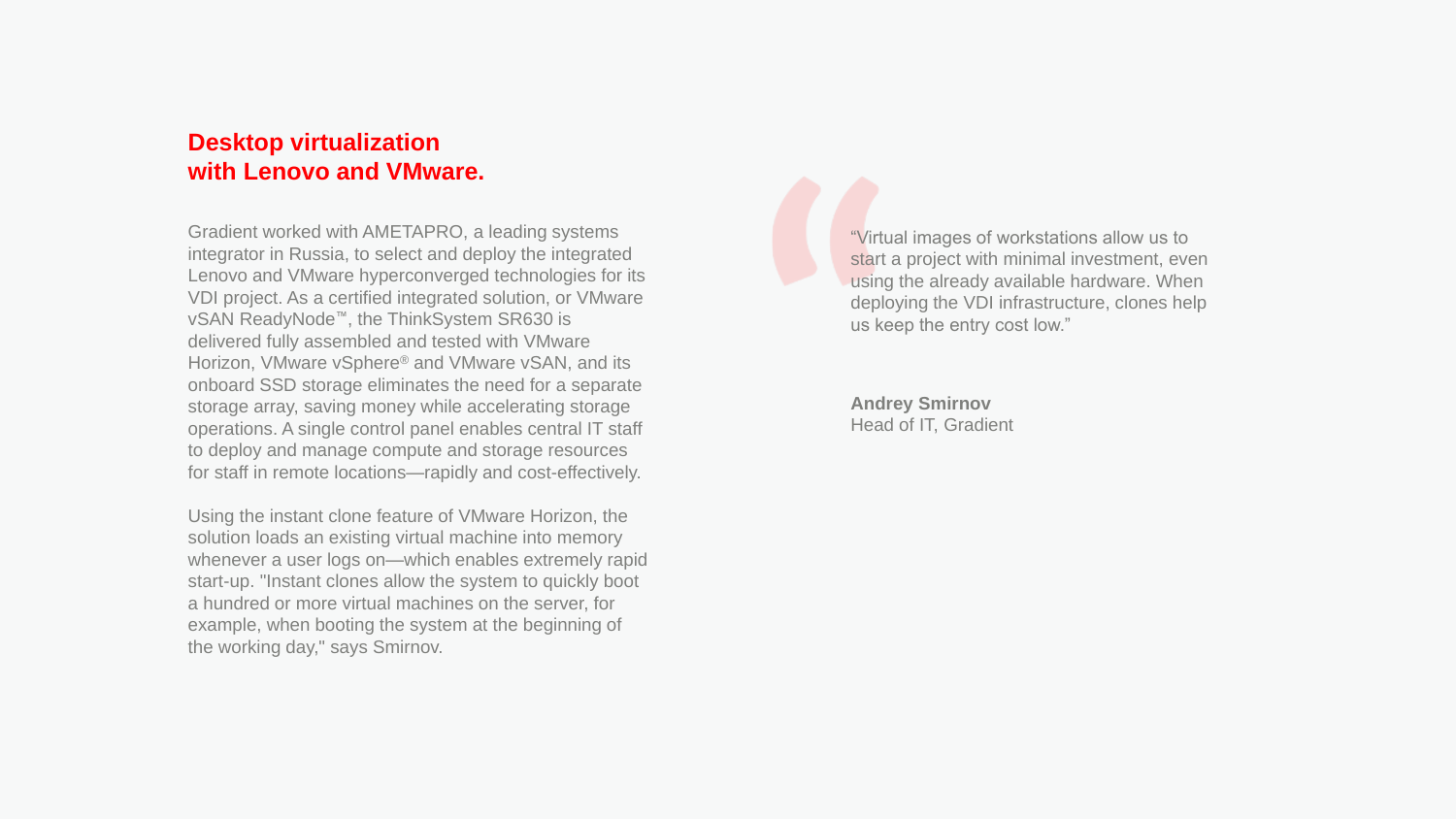## **Results 3**

The centralization of administration and support has substantially reduced calls to the helpdesk and IT operational costs, and VDI also enables decreases of up to 90% in energy costs per workstation. In addition, Gradient's adoption of VDI was a benefit in responding to pandemic-related restrictions, as the company was able to rapidly set up around 300 key employees to work from home.

Users now have a single profile across all devices and enjoy easier access to their applications and data. Smirnov says: "Previously, remote users working via VPN faced problems when using apps such as ERP or accessing shared drives. Now the entire system has been deployed in a data center, there are no longer issues with these data streams since all of them are in the same place. End-users only have to get an image of their 'desktop' and that's all."

Thanks to its VDI solution from Lenovo and VMware, Gradient estimates that it will achieve savings of approximately 40% over 10 years. "Through this technology, we can extend the life of end-user devices by 5 to 6 years, freeing up substantial funds," says Smirnov.



**40% estimated cost savings over 10 years**

**Up to 90% savings in energy consumption per workstation**

**Eliminated need for IT specialists in remote offices**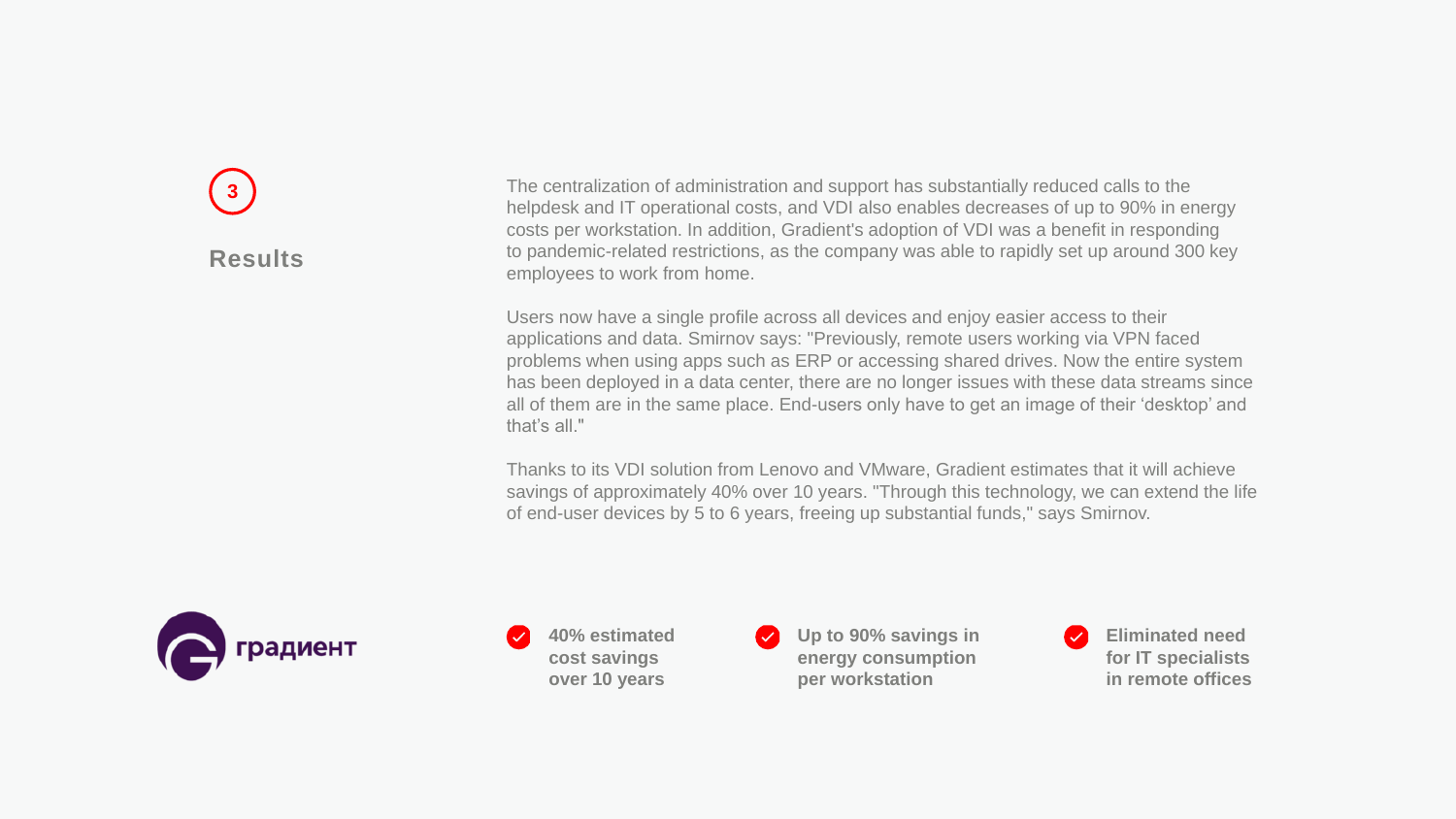"With the Lenovo and VMware VDI solution, the funds that we used to spend on the purchase of new desktops and upgrading PCs can now be invested in the purchase of software."